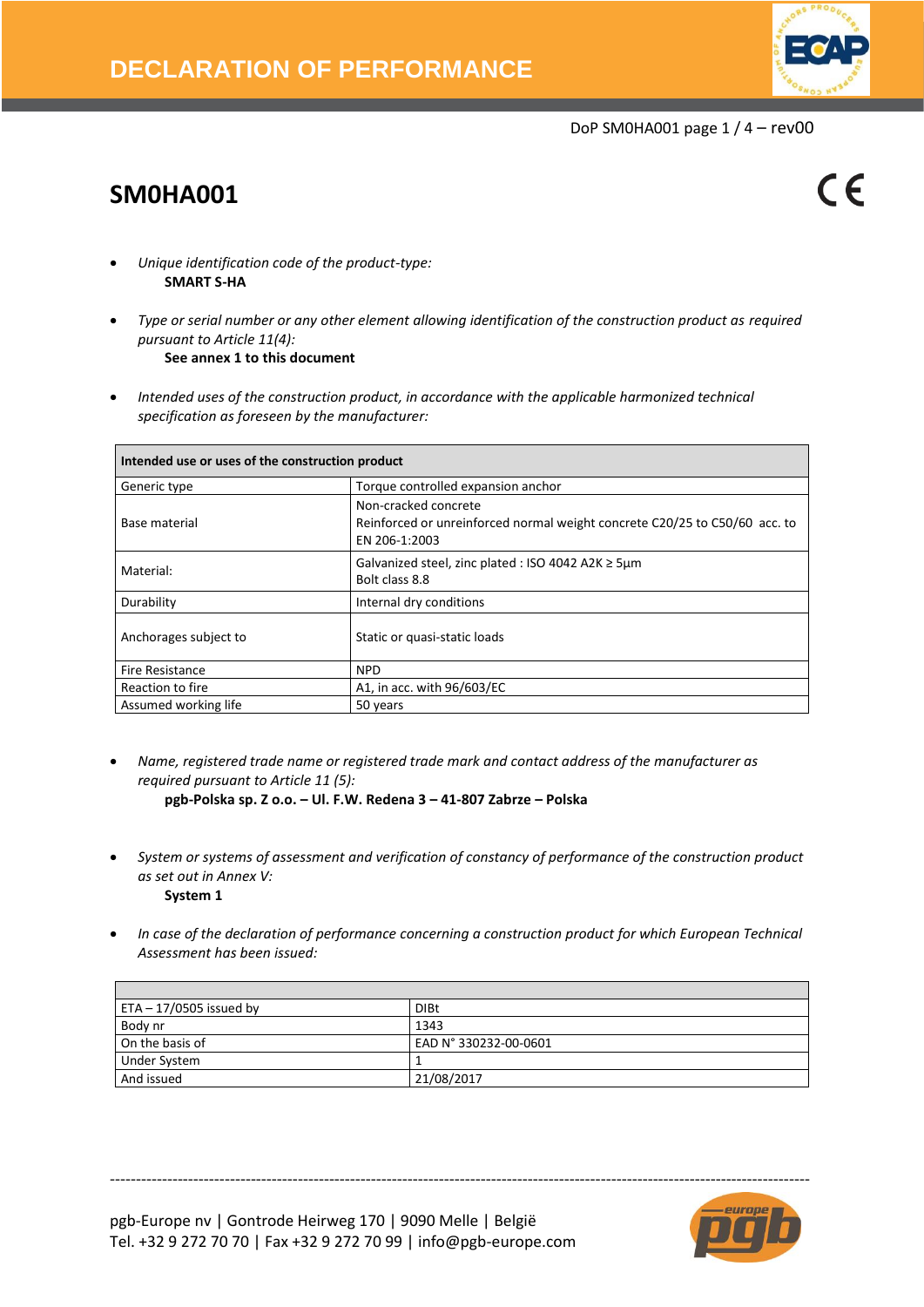

## DoP SM0HA001 page 2 / 4 – rev00

### *Declared performance – Essential characteristics – Performances*

|                           |                  | <b>Installation parameters</b>    |      |                |     |     |     |
|---------------------------|------------------|-----------------------------------|------|----------------|-----|-----|-----|
|                           |                  |                                   |      | M <sub>6</sub> | M8  | M10 | M12 |
|                           | do               | Nominal diameter of drill bit     | [mm] | 8              | 10  | 12  | 16  |
| $\mathbf{s}_{\text{min}}$ | $h_{\text{ef}}$  | Effective embedment depth         | [mm] | 31             | 35  | 40  | 60  |
| $h \sqrt{2}$<br>$C_{mn}$  | df               | Fixture clearance hole diameter   | [mm] | 10             | 12  | 14  | 18  |
| $n^{\frac{5}{6}}$         | Tinst            | Installation torque               | [Nm] | 10             | 25  | 40  | 65  |
|                           | $h_1$            | Depth of drilled hole             | [mm] | 50             | 55  | 60  | 85  |
| $-c_{\min}$               | h <sub>min</sub> | Min. thickness of concrete member | [mm] | 80             | 100 | 120 | 150 |
|                           | $S_{min}$        | Minimum spacing                   | [mm] | 95             | 120 | 145 | 175 |
|                           | $C_{min}$        | Minimum edge distance             | [mm] | 50             | 60  | 75  | 90  |

|      |                        | <b>Tension load: steel failure</b> |      |                |                |      |      |  |
|------|------------------------|------------------------------------|------|----------------|----------------|------|------|--|
|      |                        |                                    |      | M <sub>6</sub> | M <sub>8</sub> | M10  | M12  |  |
| N    | $N_{rk,s}$             | Steel characteristic resistance    | [kN] | 16,1           | 29,3           | 46.4 | 67,4 |  |
| 医神经病 | <b>Y</b> <sub>Ms</sub> | Partial safety factor              | ı –  | ⊥,∟            | 1,5            | 1,5  | 1,5  |  |

|               |            | Tension load: pull out failure                           |                        |                |     |     |     |
|---------------|------------|----------------------------------------------------------|------------------------|----------------|-----|-----|-----|
|               |            |                                                          |                        | M <sub>6</sub> | M8  | M10 | M12 |
|               | $N_{rk,p}$ | Characteristic resistance in NON-CRACKED concrete C20/25 | [kN]                   | 6              | 7,5 | 12  | 20  |
|               | γMp        | Partial safety factor                                    | $\left[ \cdot \right]$ | 1,0            |     |     |     |
| N             | ΨC         | Increasing factor C30/37                                 | ŀ.                     |                |     |     |     |
|               | ΨC         | Increasing factor C40/50                                 | $[\cdot]$              |                |     |     |     |
| a da da 1890a | ΨC         | Increasing factor C50/60                                 | $[\cdot]$              |                |     |     |     |
|               | $S_{cr,N}$ | Critical spacing                                         | [mm]                   | 93             | 105 | 120 | 180 |
|               | $C_{cr,N}$ | Critical edge distance                                   | [mm]                   | 47             | 53  | 60  | 90  |

|                                                      |                        | Tension load: splitting failure |                  |                |                |     |     |
|------------------------------------------------------|------------------------|---------------------------------|------------------|----------------|----------------|-----|-----|
| 44.<br>m                                             |                        |                                 |                  | M <sub>6</sub> | M <sub>8</sub> | M10 | M12 |
| <b>Basic and A</b><br>松碱                             | $5c$ <sub>cr, Sp</sub> | Critical spacing                | lmm <sub>i</sub> | 200            | 300            | 340 | 430 |
| <b>TALES</b><br>$\sim$<br>and of a same of a sale of | $Ccr$ .sp              | Critical edge distance          | <b>Imml</b>      | 100            | 150            | 170 | 215 |

|                        | <b>Tension load: displacements</b> |      |                |                |      |      |
|------------------------|------------------------------------|------|----------------|----------------|------|------|
|                        |                                    |      | M <sub>6</sub> | M <sub>8</sub> | M10  | M12  |
| N                      | Service tension load               | [kN] | 3,4            | 5,2            | 5,3  | 11,6 |
| <b>O</b> <sub>NO</sub> | Displacements under short term     | [mm] | 0,1            | 0,19           | 0,39 | 0,51 |
| ÒN∞                    | Displacements under long term      | [mm] | 0.39           | 0,39           | 0,39 | 0,39 |

--------------------------------------------------------------------------------------------------------------------------------------

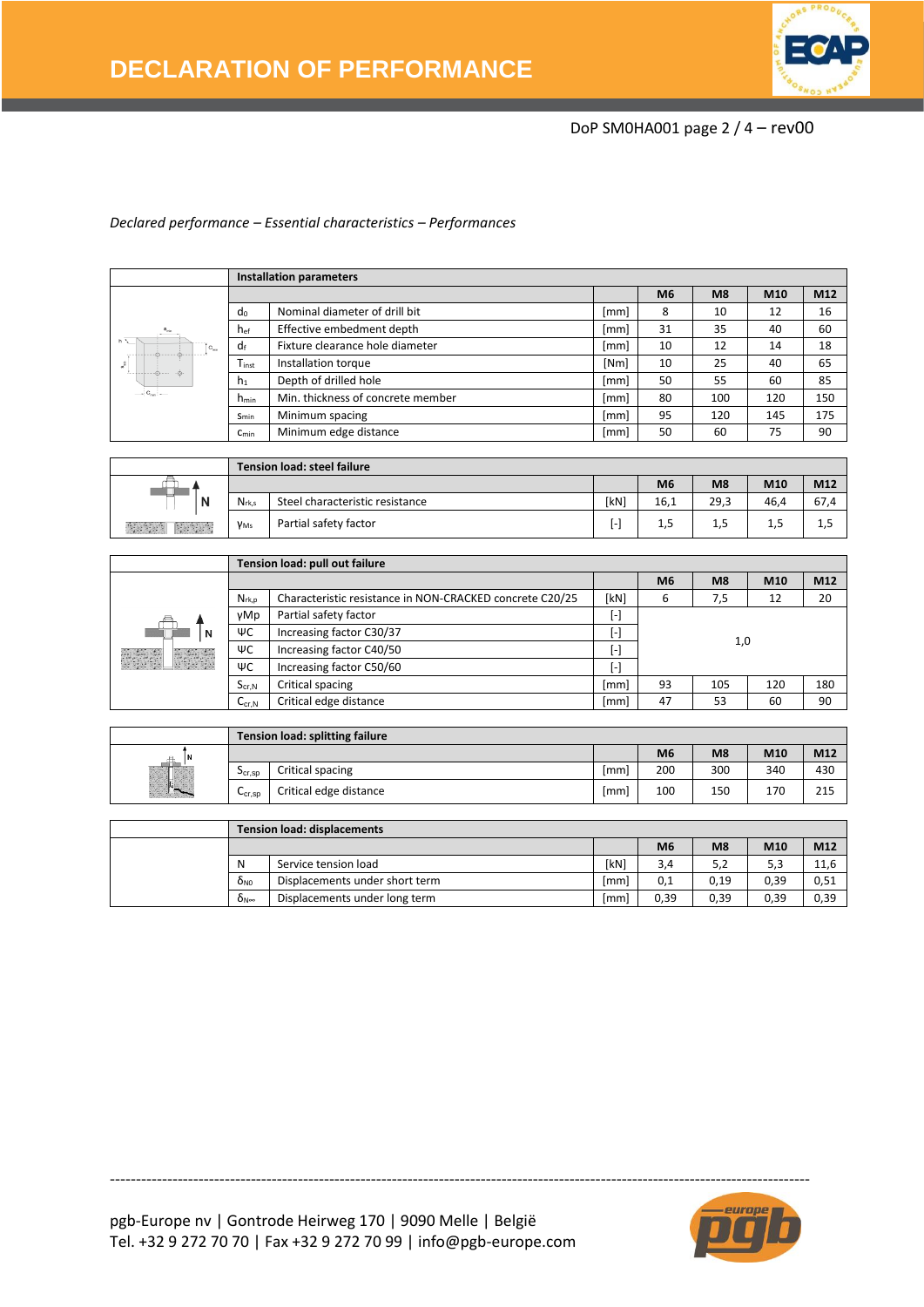

## DoP SM0HA001 page 3 / 4 – rev00

|                                       |                                                             | Shear load: steel failure without lever arm |           |                |                |                 |       |  |
|---------------------------------------|-------------------------------------------------------------|---------------------------------------------|-----------|----------------|----------------|-----------------|-------|--|
|                                       |                                                             |                                             |           | M <sub>6</sub> | M8             | M <sub>10</sub> | M12   |  |
|                                       | Vrk,s                                                       | Steel characteristic resistance             | [kN]      | 7,5            | 12             | 20              | 30    |  |
| $\mathbb{E}[\mathcal{S}]$             | k <sub>7</sub>                                              | Ductility factor                            | $[\cdot]$ | 0,8            |                |                 |       |  |
|                                       | <b>Y</b> <sub>Ms</sub>                                      | Partial safety factor                       | $[\cdot]$ | 1,25           |                |                 |       |  |
|                                       |                                                             |                                             |           |                |                |                 |       |  |
|                                       |                                                             | Shear load: steel failure with lever arm    |           |                |                |                 |       |  |
|                                       |                                                             |                                             |           | M <sub>6</sub> | M <sub>8</sub> | M <sub>10</sub> | M12   |  |
|                                       | $M^0_{Rk,s}$                                                | Characteristic resistance                   | [Nm]      | 12,2           | 30             | 59,8            | 104,8 |  |
| $\mathcal{L}(\mathcal{S})$<br>2222222 | <b>F</b> 1<br>Dortial cafety factor<br>$\ddot{\phantom{0}}$ |                                             |           |                |                | 1. DE           |       |  |

|                                   |       | Shear load: concrete pryout failure |    |                |    |     |     |
|-----------------------------------|-------|-------------------------------------|----|----------------|----|-----|-----|
|                                   |       |                                     |    | M <sub>6</sub> | M8 | M10 | M12 |
| <b>Service Control of Control</b> | $k_8$ | K factor                            | ŀ١ | -              |    |     |     |
| Sad B                             | Vinst | Installation safety factor          |    |                |    | 1,0 |     |

 $\gamma_{\text{Ms}}$  Partial safety factor  $1,25$ 

|                   |           | Shear load: concrete edge failure            |      |                |                |     |     |
|-------------------|-----------|----------------------------------------------|------|----------------|----------------|-----|-----|
|                   |           |                                              |      | M <sub>6</sub> | M <sub>8</sub> | M10 | M12 |
|                   |           | Effective anchorage length under shear loads | [mm] | 31             | 35             | 40  | 60  |
|                   | $d_{nom}$ | Outside anchor diameter                      | [mm] | 10             |                | 14  | 18  |
| <b>STATISTICS</b> | Vinst     | Installation safety factor                   | [mm] |                |                | 1,0 |     |

|                           | Shear load: displacements      |      |                |                |      |      |
|---------------------------|--------------------------------|------|----------------|----------------|------|------|
|                           |                                |      | M <sub>6</sub> | M <sub>8</sub> | M10  | M12  |
|                           | Service shear load             | [kN] | 3,8            | 7.0            | 11.0 | 16,1 |
| $\delta_{\rm NO}$         | Displacements under short term | [mm] | 1,1            | 1,4            | 2,6  | 2,7  |
| $\delta_{\text{N}\infty}$ | Displacements under long term  | [mm] | 1,6            | 2,1            | 3,9  | 4,1  |

• *The performances of the product identified by the above identification code are in conformity with the declared performance. This declaration of performance is issued under the sole responsibility of pgb-Europe nv. Signed for and behalf of the manufacturer by:* 

| Place and date of issue | <b>Signature</b>                                                          |                                |  |  |  |  |
|-------------------------|---------------------------------------------------------------------------|--------------------------------|--|--|--|--|
| Melle, 27/08/2017       | nv pgb-Europe sa<br>Gontrode Heirweg 170<br>9090 MELLE<br>BE 0425 888 396 | Johannes Heye, product manager |  |  |  |  |